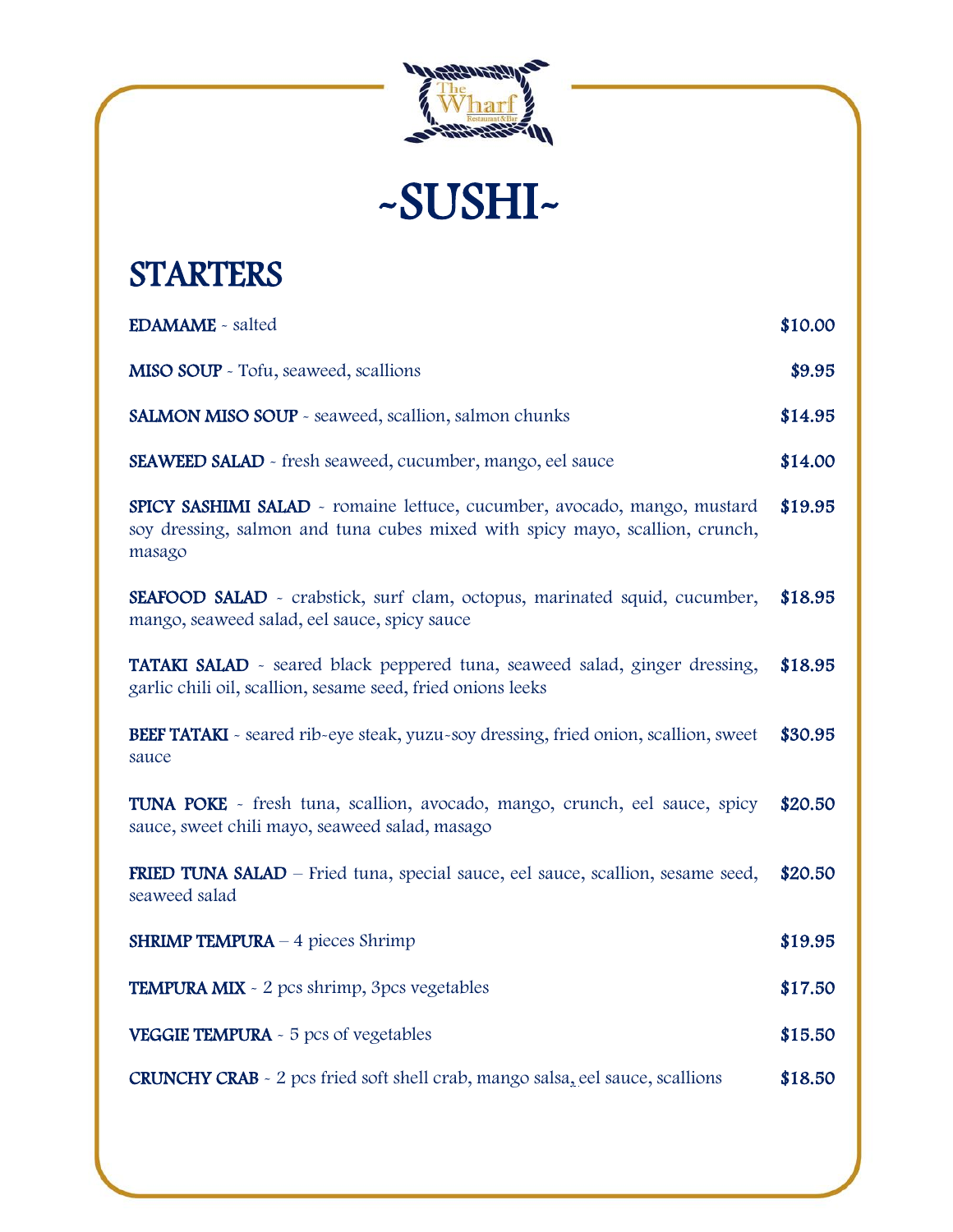

### SASHIMI AND NIGIRI

|                      | Sashimi (4pcs)                     | Nigiri (2pcs) |
|----------------------|------------------------------------|---------------|
| Tuna                 | \$15.95                            | \$12.95       |
| Scorch Tuna          | $\sim$ $\sim$ $\sim$ $\sim$ $\sim$ | \$13.95       |
| Salmon               | \$13.95                            | \$12.95       |
| Scorch Salmon        | $\sim$ $\sim$ $\sim$ $\sim$        | \$13.95       |
| Yellowtail           | \$13.95                            | \$12.95       |
| Scorch Yellowtail    | $\sim$ $\sim$ $\sim$ $\sim$        | \$13.95       |
| Escolar              | \$13.95                            | \$12.95       |
| Smoked BBQ Eel       | \$17.00                            | \$14.95       |
| Mackerel             | \$12.95                            | \$12.95       |
| <b>Boiled Shrimp</b> | \$13.95                            | \$12.95       |
| Octopus              | \$13.95                            | \$12.95       |
| <b>Surf Clam</b>     | \$13.95                            | \$12.95       |
| Crabstick            | \$11.95                            | \$10.95       |
| Tobiko               | \$15.95/2pcs                       | \$14.50       |
| Salmon Roe           | \$18.50/2pcs                       | \$17.50       |

#### REGULAR ROLLS

|                                                                                              | Makimono<br>(8pcs) | Temaki<br>(1pc) |
|----------------------------------------------------------------------------------------------|--------------------|-----------------|
| TUNA MAKI (8) - fresh tuna, mango, scallion                                                  | \$15.50            | \$12.95         |
| <b>SALMON MAKI</b> (8) - salmon, cucumber, scallion                                          | \$14.50            | \$12.95         |
| <b>YELLOWTAIL MAKI</b> (8) - yellowtail, avocado, scallion                                   | \$14.50            | \$13.95         |
| TEMPURA MAKI (8) - Shrimp tempura, garlic mayo, avocado, eel sauce,<br>sesame seed           | \$15.00            | \$12.95         |
| <b>CALI MAKI</b> (8) -avocado, crabstick, mango, cucumber, Japanese mayo, masago             | \$15.00            | \$12.95         |
| SALMON SKIN MAKI (8) - fried salmon skin, cucumber, scallions, eel sauce,<br>sesame seed     | \$14.50            | \$12.95         |
| <b>EEL MAKI</b> (8)-bbq smoked eel, cucumber, scallions, eel sauce, sesame seed              | \$16.50            | \$14.50         |
| <b>VEGGIE MAKI</b> (8) - cucumber, avocado, mango, soy paper                                 | \$13.00            | \$13.00         |
| <b>SPICY TUNA MAKI</b> (8) - Spicy tuna, red bell pepper, scallions                          | \$16.00            | \$13.50         |
| <b>PHILI MAKI</b> (8) - cream cheese, salmon, spicy mayo, avocado, scallions, sesame<br>seed | \$15.00            | \$12.95         |
| <b>FURAI MAKI</b> $(8)$ – tempura fried, chopped mix fish, special sauce, scallions          | \$17.50            |                 |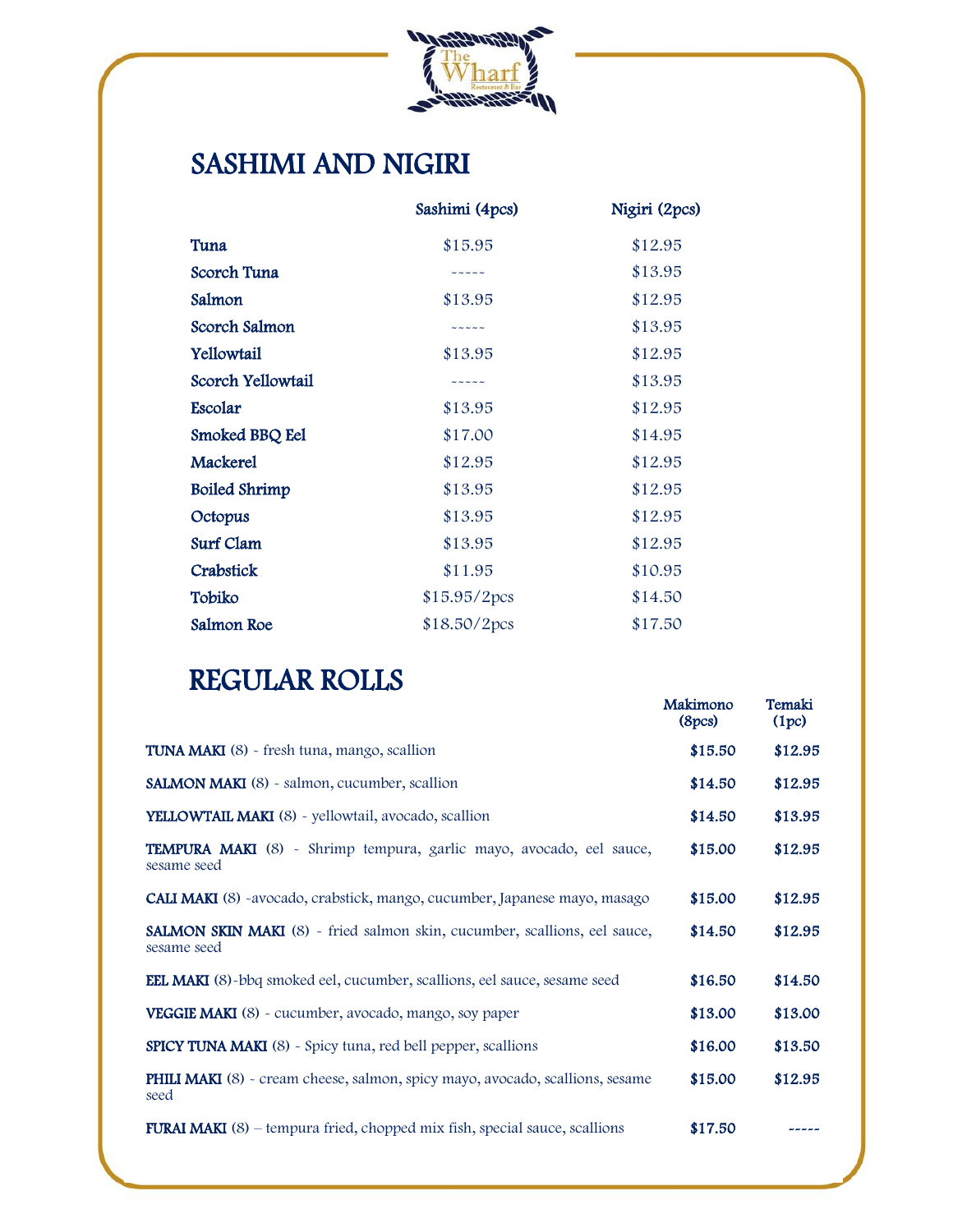

### WHARF SPECIAL ROLLS

TARANTULA(8) - (in) fried soft shell crab, crabstick salad, (out) smoked bbq eel, Japanese mayo, eel sauce, red tobiko \$24.95

RAINBOW CRUNCH(8) - (in)avocado, shrimp tempura, mango, (out)crunchy crabstick salad, tuna, salmon, tobiko \$23.95

WHARF SPECIAL(8) – (in)smoked bbq eel, salmon, mango, scallion, (out) escolar, crunchy spicy tuna, spicy mayo, eel sauce, slice of lime, black tobiko \$25.95

UZUMAKI(8) - (in) tuna, avocado, cucumber, mango (out) yellowtail, salmon, plum sauce, scallion, salmon roe \$24.95

FUJIMAKI(8) - (in)shrimp tempura, cream cheese, avocado (out)seared salmon, yummy sauce, crunchy crab salad, eel sauce, masago \$23.95

LOVERS DELIGHT(8) - (in)crunchy spicy tuna, avocado, cucumber (out)salmon, scallion, spicy mayo, sriracha sauce \$22.95

WILD SAKURA(8) - (in)tuna, salmon, avocado, spicy mayo, scallion (out)soy paper, panko fried shrimp, gekikara sauce, black tobiko \$23.95

SAITAMA(8) - (in)shrimp tempura, cream cheese, salmon, scallion (out)tempura fried, jalapeno, eel sauce, spicy mayo, spicy sauce \$22.95

FIRESTORM(8) - (in)crunchy crab salad, spicy mayo, mango, panko fried shrimp (out)seared salmon, orange mayo, crunchy crab salad, spicy mayo, eel sauce \$26.95

CADILLAC(8) - (in)salmon, seaweed salad, mango, (out)seared pepper tuna, pink sauce, eel sauce, scallion, sesame seeds \$22.95

TSUNAMI(5)- (in)spicy yellowtail, avocado, cucumber, shrimp tempura (out)seared yellowtail, tempura crunch, sweet chili sauce, eel sauce, sesame seed \$24.95

DYNAMITE(8) - (in)crabstick salad, crunch, avocado, mango, spicy mayo (out)seared scallop, spicy mayo, eel sauce, scallion, masago \$22.95

SURF & TURF - (in)Shrimp tempura, crabstick salad, seared (out)seared Rib-Eye Steak, eel sauce, fried onions, sesame seed \$35.95